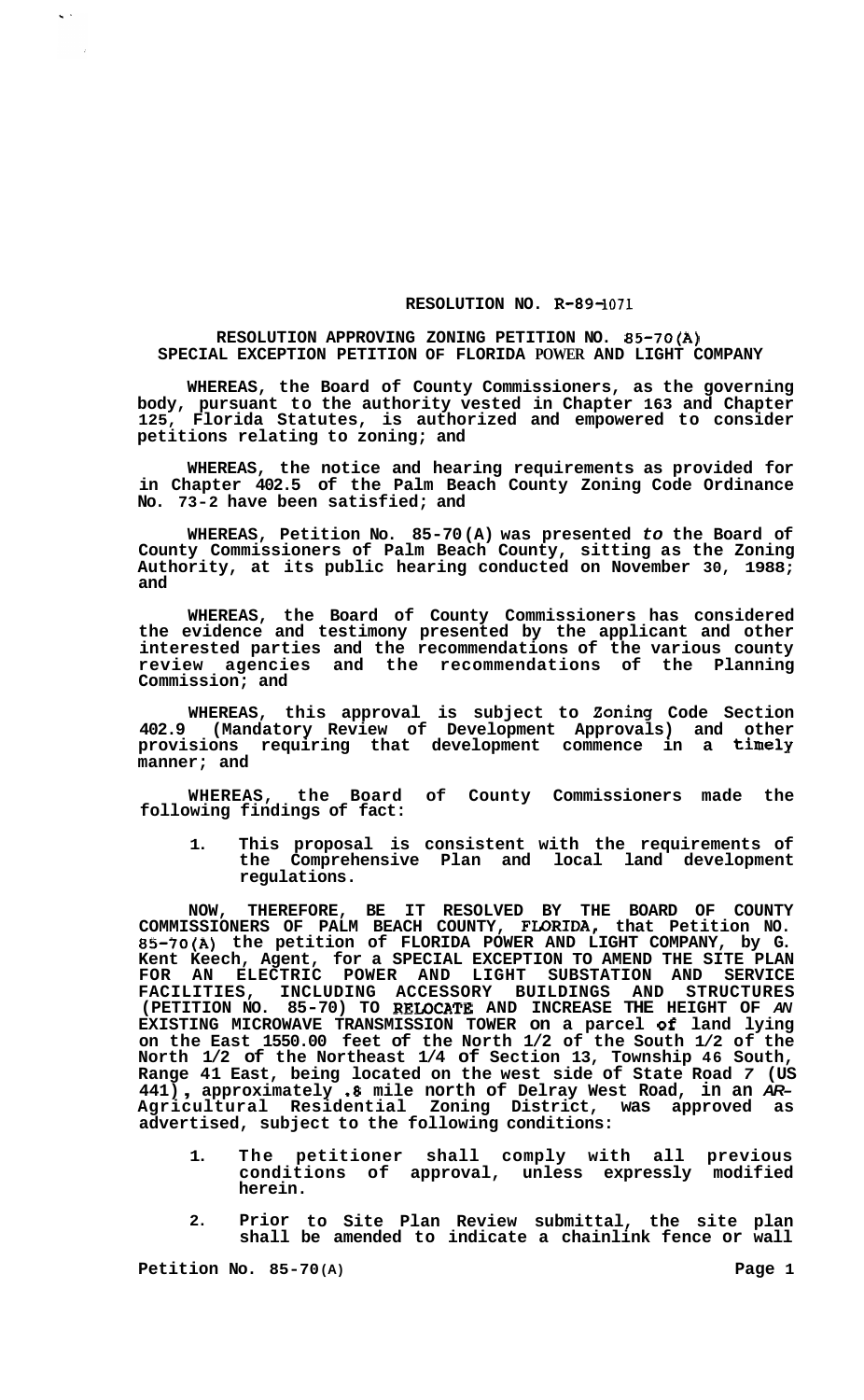**not less than eight (8) feet in height from finished grade around the base of the tower. Access to the tower shall be through a locked gate.** 

- **3. The towers location as it relates to the proposed breakpoint calculations, shall be subject to review and approval by the Building Division.**
- **4. Generation and disposal of hazardous effluents into sanitary sewerage system shall be prohibited unless adequate pretreatment facilities approved by the Florida Department of Environmental Regulation (FDER) and Agency responsible for sewage works are constructed and used by project tenants or owners generating such effluents.**
- **5. The application and engineering plans, calculations, etc. to construct well and/or septic tank must be submitted to the Health Department prior to site plan certification (or prior to issuance of Building Permit for straight rezoning).**
- **6. Prior to Site Plan certification by the Site plan Review Committee the property owner shall record a Unity of Control on the subject property subject to approval by the County Attorney.**
- **7. Failure to comply with any conditions of approval may result in the denial or revocation of a building permit: the issuance of a stop work order: the denial of a Certificate of Occupancy on any building or structure; or the denial or revocation of any permit or approval for any developer-owner, commercial-owner, lessee, or user of the subject property. Appeals from such action may be taken to the Palm Beach County Board of Adjustment or as otherwise provided in the Palm Beach County Zoning Code.**